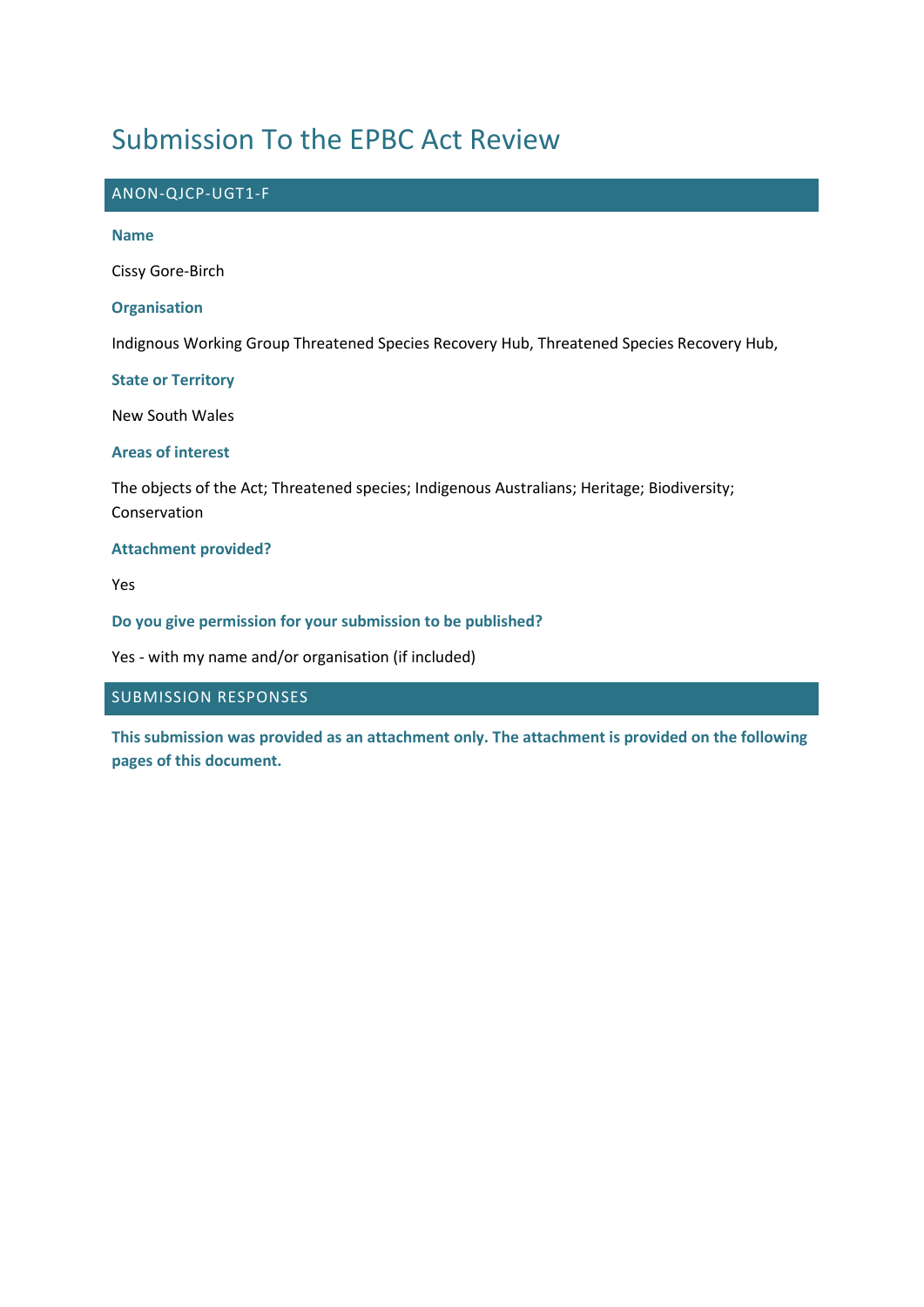### **Submission to the 2020 independent review of the Environment Protection and Biodiversity Conservation Act 1999**

# **A case for Culturally Significant Species**

#### **Indigenous Reference Group of the National Environmental Science Program's Threatened Species Recovery Hub**

The Indigenous Reference Group (IRG) of the Threatened Species Recovery (TSR) Hub ensures that Indigenous culture, intellectual property, traditional knowledge, and the priorities and values of Traditional Owners are respected and valued in all activities undertaken by the TSR Hub. The IRG reviews research proposals to ensure they are conducted to the highest ethical standards while respecting the values and beliefs on Indigenous Australians. In so doing the IRG promotes the effective and genuine participation through free, prior and informed consent (FPIC) obligations, of Indigenous Australians in the co-design and co-delivery of research that addresses the on-ground needs of threatened species and inherently species which are of cultural significance to Indigenous **Australians** 

#### **Premise**

This submission provides context on Culturally Significant Species (CSS) to the 2020 *Environmental Protection and Biodiversity Conservation Act 1999* (Act) review.

The submission presents the case for and discusses the policy, management and practice settings that need to change to enable the Act to address CSS as a Matter of National Environmental Significance (MNES).

The IRG aim is to raise awareness of CSS and their importance to the cultural stability of Indigenous Australian society and ensure CSS are respectfully considered in decision-making processes of the Australian Government. The IRG is further submitting through the TRS Hub a supporting document for the inclusion and protection of CSS that describes Protocols and Pathways.

Furthermore, the IRG believes that the recognition of CSS will contribute to the development of a more holistic perspective on biodiversity and ecosystems in Australia and provides all sectors of society with another avenue through which to emphasize the importance of species and communities to the state of the Australian environment.

#### **Issue**

- For Indigenous Australians, Country owns people and every aspect of life is connected to it, it is much more than just a place. Inherent to Country are vistas, landforms, plants, animals, waterways, and humans. Country is loved, needed and cared for and Country loves, needs and cares for people. Country is family, culture and identity, Country is self (Kwaymullina, 2005).
- Indigenous Australians attribute tremendous spiritual, cultural or symbolic value to many animals, plants and ecological communities (and landscape/waterscapes/seascapes), a value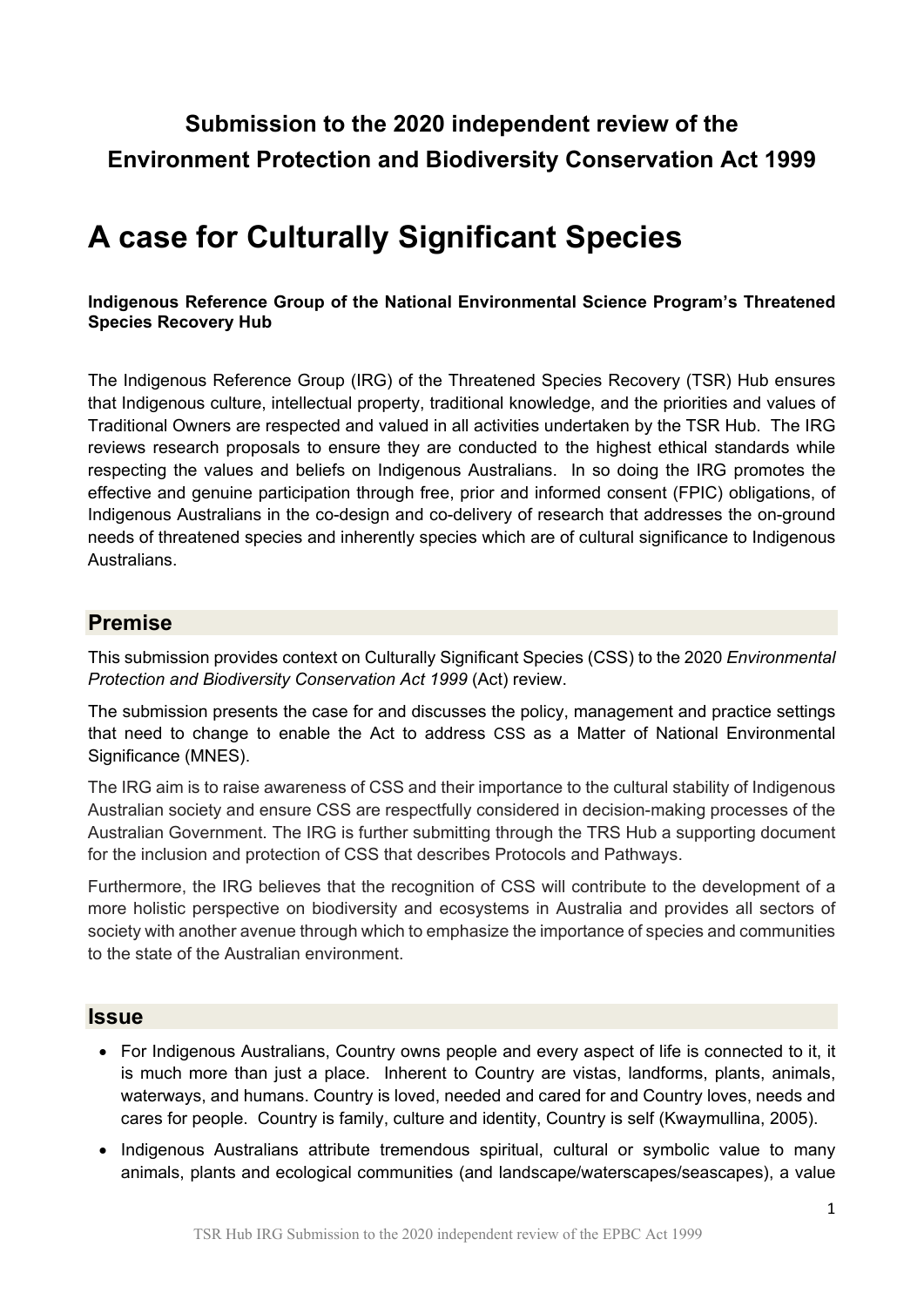that is critical in their identity and relationship with and adaptation to Country. The protection of these cultural and spiritual assets is fundamentally important to maintaining Indigenous culture, language and knowledge.

- CSS designate those species whose existence and symbolic value are essential to the stability of Indigenous culture over time. They are species which are spiritually or culturally important, they are totems, provide a source of bush food/tucker/meat or medicine, are used as materials for tools or implements to undertake customary activities, indicators of health of Country and are used in ceremonial activities. CSS feature prominently in Indigenous knowledge including the language, ceremonies, lore, identity and narratives of Indigenous Australians and are considered cultural icons.
- There is no international unified definition for CSS, although it is synonymous with the concept of Culturally Defined Keystone Species (CKS) (Cristancho and Vining, 2004) or Cultural Keystone Species (Garibaldi and Turner, 2004; Nuñez, and Simberloff, 2005), CSS can be described as species of exceptional significance to a culture or a people, and can be identified by their prevalence in language, cultural practices (e.g. ceremonies), traditions, diet, medicines, material items, and histories of a community.
- CSS is analogue to that of an ecological keystone species those species that "*are the keystone of the* [biological] *community*" meaning that "*the integrity of the community and its unaltered persistence through time* . . . *are determined by the activities and abundance of these species*" (Paine, 1969). Keystone species have a disproportionate effect on the persistence of other species to the extent that their removal may lead indirectly to the loss of other species in the community (Vogt et al., 1997).
- The withdrawal or disruption of CSS can (and has) entail significant cultural disruption within the Indigenous community. This is particularly evident through the extirpation of Indigenous languages as Elders and community knowledge keepers pass. It is also evident through the sorry and deep spiritual loss expressed by many Indigenous community as a consequence of the unprecedent waves of mammal extinctions Australia (Woinarski et al., 2019) has encountered.
- CSS are dynamic and adaptive and may change over time as does culture. CSS may persist, can be retired or displaced, or may develop over time to replace former CSS that are no longer present. Changes in the significance of species accompanied by the cultural importance assigned to introduced species such as the feral cat (included in dreaming stories), European rabbit (bush meat) and donkey/camel (Christianity's beast of burden that are associated with the birth of baby Jesus) are exemplars of how CSS can be dynamic and adaptive (Trigger 2008, Trigger et al., 2008, Celemajer & Wallach 2019, Deak et al., 2019).
- Within the Indigenous Australian community culture is not homogeneous and there may not be cultural consensus regarding what are CSS, even within the same community group. This recognition presents a challenge to the listing of CSS as MNES. Nevertheless, listing of CSS must be determined and supported by consensus among the members of a community with the cultural authority and knowledge to speak for community (typically Elders) for whom the species has spiritual, cultural or symbolic value.
- Heterogeneity in Indigenous cultural values will require a place-based and scale-based approach to listing CSS as not all Indigenous groups will support the need to list certain species and this should limit those groups who want to offer protection to their CSS.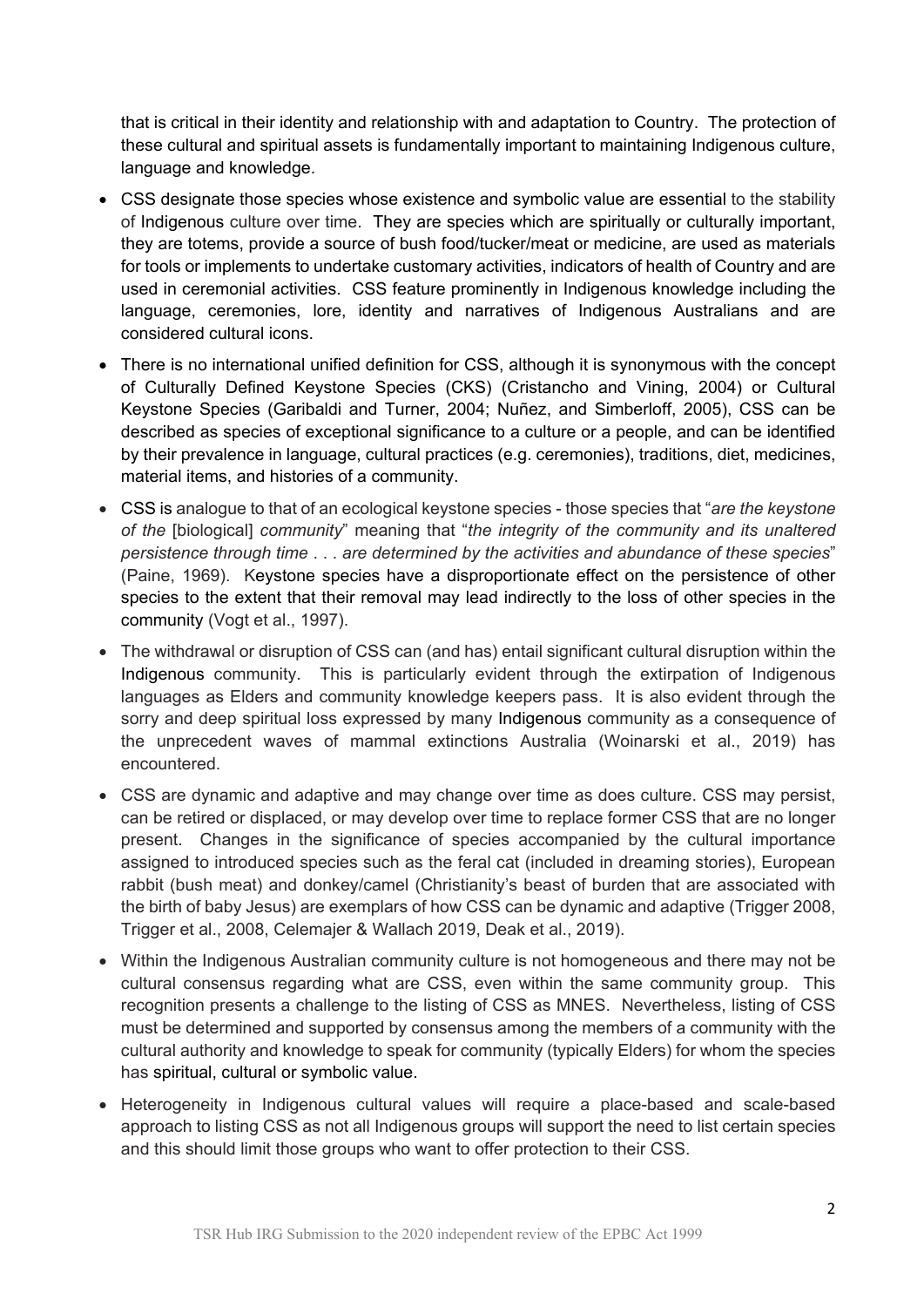- The Department of Agriculture, Water and the Environment's (formerly DEWHA) Indigenous Advisory Committee (IAC) in its 2009 submission to the Hawke Review of the Act (Indigenous Advisory Committee 2009) raised the matter of CSS on two occasions:
	- *Under Paragraph 36 IAC members believed there needed to be some thought around seeking a process to identify and list plants of significance to Indigenous peoples where those plants were primarily used for medicinal and cultural purposes. The IAC suggested this would be a pre-emptive and proactive approach by the Australian Government, as the plants would be afforded protection before their numbers became threatened. It was envisioned that this list would be in addition to the threatened and endangered species list;* and
	- *Under Paragraph 56 the IAC declared that the Act was the national mechanism for the Australian Government to fulfil its Convention on Biological Diversity (CBD) obligations, however, the Act failed to acknowledge Indigenous peoples as part of the natural systems of the environment and treats the environment and cultural/spiritual significance as separate and disparate associations*.

### **Key Issues**

#### *Policy and Legislation*

- While, government, environmental agencies and community organisations recognise that species have significant cultural value to Indigenous Australians, currently there are limited statutory mechanism to protect these species from threatening process unless they are already declared as listed species under the Act or similar jurisdictional biodiversity conservation legislation (e.g. *Western Australian Biodiversity Conservation Act 2016*, *Victorian Flora and Fauna Guarantee Act 1988*).
- Many Indigenous and non-Indigenous groups have lobbied for relevant legislation to be amended or enacted to recognise CSS. Key amendments seek to establish co-management or sole-management pathways informed by Indigenous Knowledge as the preferred approach to the conservation and management of CSS.
- There are many ways the Act could be amended to afford protection to CSS including:
	- Listing under the heritage component of the Act by redefining the terminology of 'Indigenous cultural heritage' to encompass both 'tangible' and 'intangible' aspects of the body of cultural practices, resources and knowledge systems that have and continue to be passed on by Indigenous People as part of expressing their cultural identity. Thus, encompassing the tangible (the species themselves) and the intangible (the cultural connection to species/Country), the Act could be used to list a species as part of a National Sites of Significance.
	- Consideration should be given to modifying the criteria and process of Threatened species listing, to ensure Indigenous values and knowledge is considered in both listing and recovery planning for Threatened species. Australia can take lessons from Canada's *Species at Risk Act* (SARA) which more formally recognises the essential role of Indigenous Peoples in the conservation of wildlife (Government of Canada 2002).

SARA Section 8.1 mandates the establishment of the National Aboriginal Council on Species at Risk which provides advice to the Minister (as per the IAC) and advice and recommendations to the Canadian Endangered Species Conservation Council. SARA requires that species at risk status assessments prepared by the independent Committee on the Status of Endangered Wildlife in Canada (COSEWIC) (TSSC equivalent) contain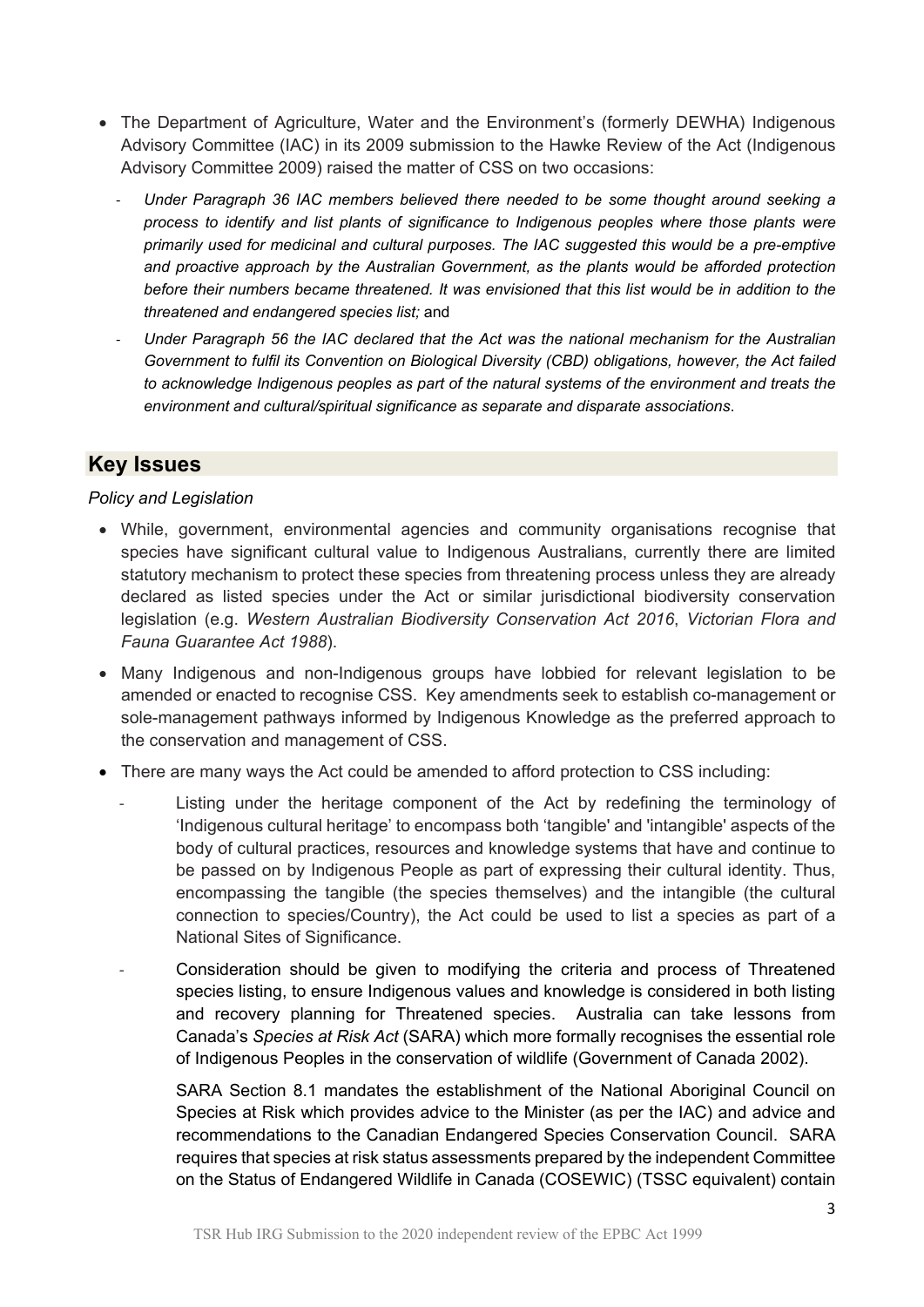the "best available" Aboriginal Traditional Knowledge (Sara Section 15.2) and that Minister must consult Aboriginal organisation that are likely to be affected by recovery processes (action plans, recovery strategies, management plans) "to the extent possible" (Sara Section 39.1, 48.1 and 66.1). Interim status reports are shared with relevant groups including the Council to integrate Indigenous knowledge into the listing process and subsequent recovery plans.

A recent review questioned how well Indigenous involvement in Canadian species at risk recovery processes were working with <50% Indigenous involvement in 477 approved recovery plans despite a legal requirement to consult Indigenous Peoples (Hill et al., 2019). Recommendations and the obstacles to improve legislated Indigenous involvement in SARA identified by Hill et al. (2019) are equally valid to the operations of the Act and any proposed amendments to recognise CSS and/or increase Indigenous participation in Threatened species listing and recovery planning.

- Listing under section 190(1) of the Act, where there is a mechanisms for the Threatened Species Scientific Committee (TSSC) to provide advice to the Minister concerning any action that is necessary to prevent a nominated species or community becoming threatened (if the TSSC considers that the species or community is not currently eligible for listing). Therefore, Indigenous Australians could trigger conservation actions for species that are culturally significant and perhaps imperilled, but do not yet qualify for listing as threatened.
- Listing under section 194D the Minister could name a new conservation theme as 'Indigenous estate and Indigenous livelihoods on Country'. In 2009 the IAC suggested that this action could be achieved within the existing framework of the Act. At a minimum, listing would act as a trigger to ensure the preparation of Conservation Advice, assuming listing of CSS entails similar obligations as that of Threatened species. Although this would only be a short-term solution. Significant forethought and the design of new business practices would be required with this amendment as the nomination and listing criteria for Threatened species, which is based on established IUCN protocols, would not be applicable to CSS. Nevertheless, this challenge presents a further opportunity to embed the views and values of Indigenous Australians in the operations of the Act.
- In line with Question 1 of the 2019 Review's Discussion paper (Samuel 2019) which alludes to MNES, the Objects of the Act could be amended to deliver a focus on cultural values in line with the exiting focus on environmental values. Such a change would deliver a more inclusive Act as inherently cultural values are intrinsically linked to environmental values for Indigenous Australians. Currently the protection and conservation of culture is not explicitly identified in the Objects of the Act, although it is fundamental "to recognising the role of Indigenous people in the conservation and ecologically sustainable use of Australia's biodiversity" and to promoting "the use of Indigenous Peoples' knowledge of biodiversity with the involvement of, and in cooperation with, the owners of the knowledge" (Section  $3(1)(f)$  and  $(1)(g)$ , respectively) (Commonwealth of Australia 1999). The outcome of such an amendment would strengthen the Act, and ultimately recognise both tangible and intangible values which are circumscribed as Matters of National Environmental and Cultural Significance (MNECS).
	- The development of a new section under the Act which focuses on the Indigenous estate and Indigenous knowledge, in which the listing of CSS would be a key protection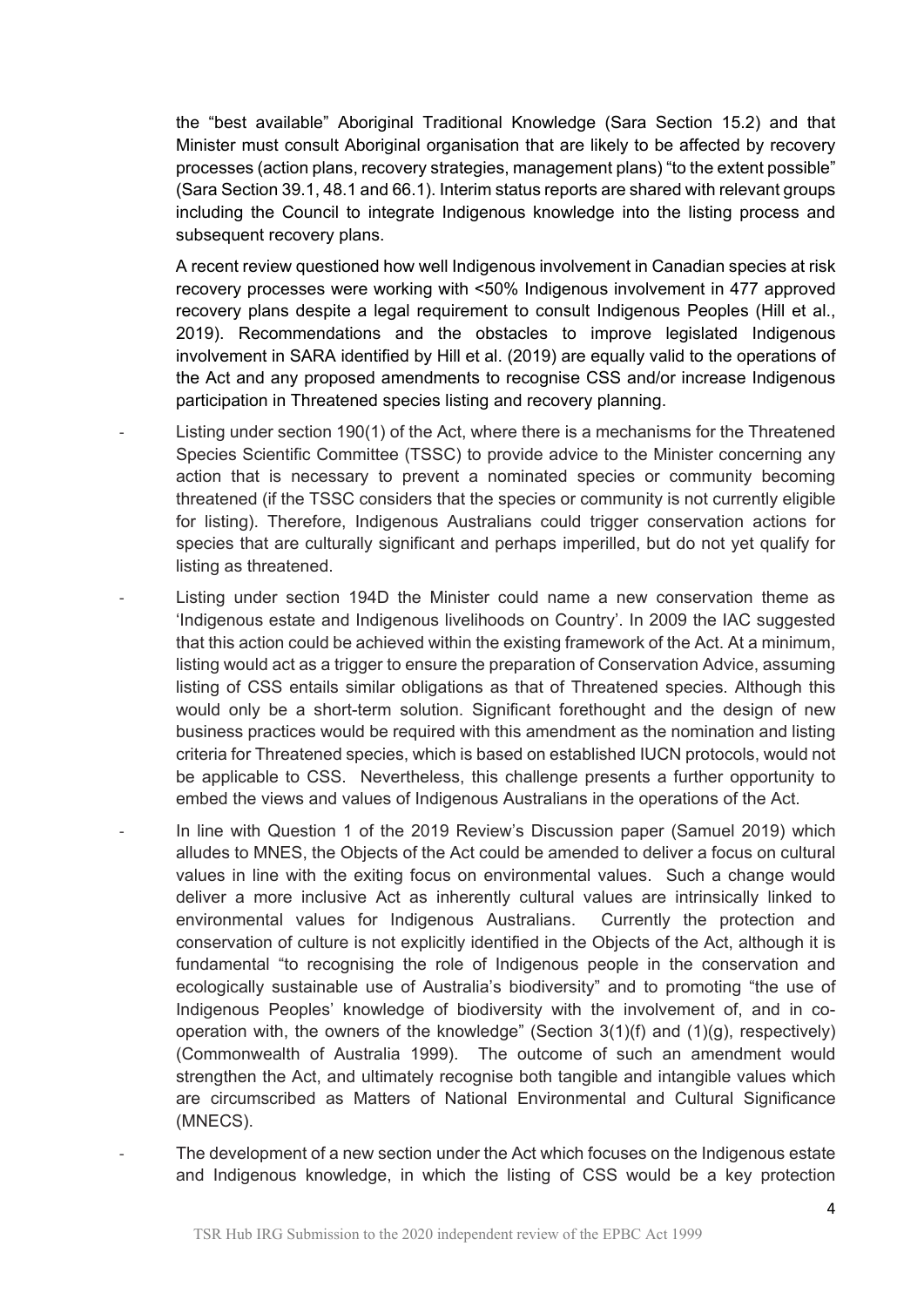mechanism. The development of a new fit for purpose section allows for the most tailored and robust approach to protection of CSS and more broadly the Indigenous conservation estate.

#### *Tangible and Intangible Aspects*

- Indigenous cultural encompasses 'tangible and intangible aspects of the body of cultural practices, resources and knowledge systems' that have and continue to be 'passed on by Indigenous Australians as part of their cultural identity' (Janke and Quiggin 2005).
- While not rigid, tangible cultural objects includes objects such as plants, animals, ecosystems, landscape, art, sacred sites and artefacts, monoliths and rock formations, water bodies, fish and eel traps while intangible cultural objects includes lore, tradition, language, knowledge, song lines and landscapes/seascapes/nightscapes where there is a spiritual and cultural connection to Country.
- Capturing through legislative processes the cultural significance of tangible objects is possible through culturally appropriate engagement and participatory processes. The same is possible for intangible cultural objects however Indigenous communities may be extremely reluctant, and in some instances prohibited by cultural norms from sharing such knowledge (e.g. men's business).

#### *Nomination and Listing*

- While the mechanics and business practices for nomination and listing CSS are still to be fully resolved, such activity must be enabled and driven through culturally and ethically appropriate protocols that adhere to the FPIC concept. This participatory process, ideally Indigenous-led, must ensure consensus within the Indigenous community for the species nominated for listing.
- For some species, the spiritual, cultural or symbolic value to the Indigenous community may be secret (i.e. initiated community members only) or privileged information (i.e. women's business) which customary lore may preclude from sharing with the wider community. Business practices to deal with such nuanced and idiosyncratic circumstances will need to be developed.
- A key outcome of successful listing for CSS will be the identification of threatening processes that may deleteriously impact on CSS and the subsequent recovery actions (Recovery Plans, Conservation Advices, Threat Abatement Plans) to mitigate impacts. Such outcomes must also be Indigenous-led by those with the cultural authority to speak for community and the cultural significance assigned to the species. Such an outcome will further increase the acceptance and value ascribed to Indigenous Knowledge as a legitimate information source as important as Western science and will necessitate increased Indigenous participation in business practices.
- A supplementary outcome achieved through the recognition and listing of CSS will be the opportunity for Indigenous communities to identify potential impacts and seek to have them assessed as Controlled Actions. This outcome will ensure genuine Indigenous participation in subsequent impact assessments and approval processes, a desire that the Indigenous community has long held (Chalk, 1990; O'Faircheallaigh and Twomey, 2010; Muir, 2012; Marsh, 2020) especially when impacts impinge on CSS, the Indigenous estate, in particular Indigenous Protected Areas (IPAs), Traditional Use of Marine Resources Agreements (TUMRAs), and Indigenous Land Use Agreements (ILUAs), the pursuit of cultural and customary activities and/or the livelihoods and wellbeing (social, economic, cultural) of the Indigenous community.
- While not novel to DAWE, business practices that deliver a cultural perspective and enhanced the participation of the Indigenous community along with their knowledge in the environmental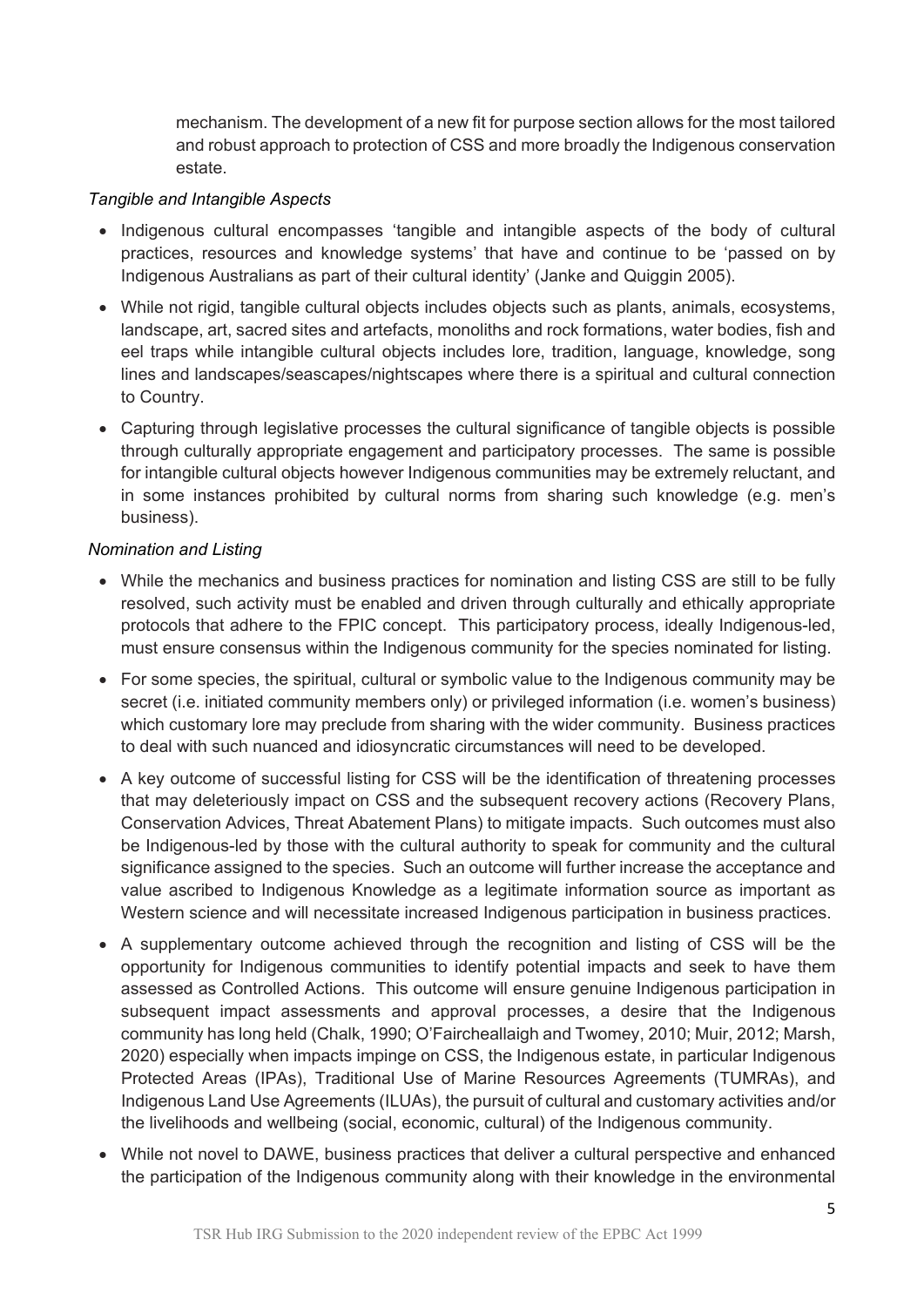review, impact assessment and decision-making advisory process to Government, are welcomed and would be an outcome that would be aligned with the United Nations Declaration on the Rights of Indigenous Peoples and article 8(j) of the Convention on Biological Diversity.

• Enabling greater Indigenous participation in local and policy-level decision-making processes associated with environmental approvals (Controlled Actions, Impact Assessments) will also deliver greater transparency and improved rigor for Strategic Environmental Assessments and environmental offset processes, especially when environmental offsets seek to deliver, through on-ground actions, landscape scale net biodiversity benefits.

#### *Dual-listing*

- CSS may include species that are already listed a Threatened (e.g. Gouldian finch, Bulburin nut (Macadamia)). CSS may also be species that are nationally/locally widespread and abundant (e.g. Emu, Bustard, Zamia palm) but to the local Indigenous community they are a species of special cultural significance that needs protection above and beyond that afforded by 'normal' jurisdictional biodiversity conservation legislation.
- The dual listing of species should not be perceived as a hinderance to the CSS concept as Threatened species can also be dual listed through their occurrence in Threatened Ecological Communities or on the Ramsar and World or National Heritage properties or in Commonwealth Marine areas such as the Great Barrier Reef (e.g. sea turtles).

#### *Protection and Recovery*

- CSS will need to be afforded protection and recovery under the Act, hence management actions for these species must be Indigenous-led. Recovery actions and management plan activities for CSS should aim to achieve mutual net benefits for both biodiversity conservation and Indigenous wellbeing. This can be achieved through the inclusion of Indigenous knowledge following FPIC principles to deliver participatory processes that appropriately recognise, acknowledge and remunerate Indigenous people.
- Amendments to the Act should include the mandated engagement of Indigenous people in all management activities including planning and on-ground actions. This includes mandating the integration of Indigenous knowledge into all CSS listing, protection and recovery planning.

#### *Supporting Jurisdictional initiatives – Case Study*

- Amendments to the Act should support and empower activities underway in the jurisdictions that confer a greater awareness of CSS and facilitate the capture of this matter in regulatory processes associated with biodiversity conservation and environmental management, especially were those activities also promote the greater participation of Indigenous Australians and their knowledge.
- The Western Australia Environmental Protection Authority's (EPA) assessment of Fortescue Metals Group's (FMG) Eliwana Iron Ore Mine and Railway (EPA Assessment Report Number: 1641 & 1633, Ministerial Statement 1109 & 1108) is an opportune case study.
	- Impacts to Social Surroundings is an Environmental Factor considered by the EPA in the environmental impact assessment process in Western Australia – '*Aboriginal heritage, matters of Aboriginal cultural associations, including traditional Aboriginal customs, directly linked to the physical or biological aspects of the environment, may also be considered significant*' (Environmental Protection Authority, 2016).
	- The EPA considered aspects of the development proposal comprise significant Social Surroundings receptors which were likely to be physically impacted by the proposal. The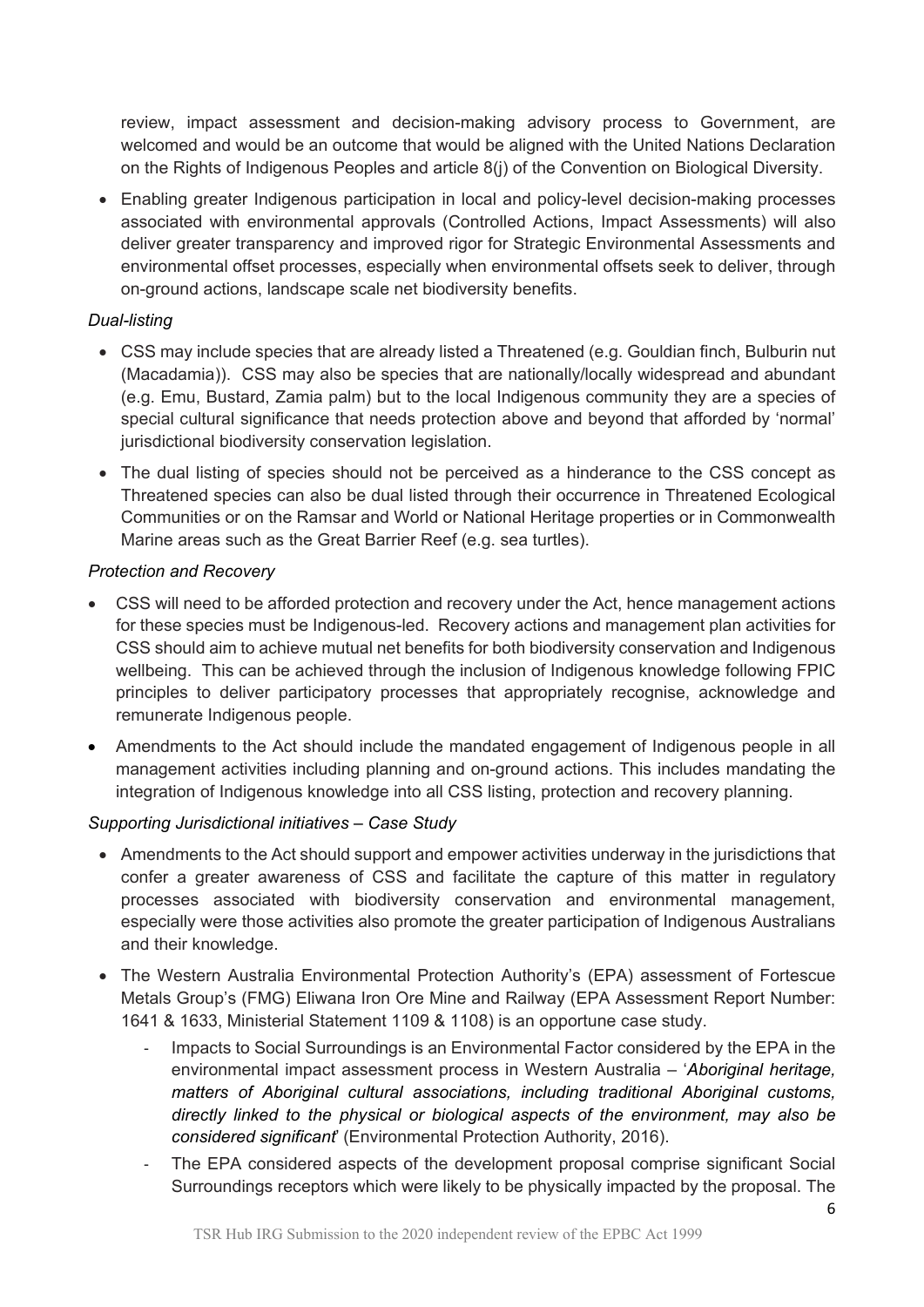EPA identified culturally significant flora and fauna to be one of those receptors and defined CSS as those plants and animals that may be utilised by Traditional Owners for food, medicine and ceremonial activities. The EPA considered the development proposal may impact on the ability of Traditional Owners to carry out traditional customary activities including hunting, gathering bush tucker, and ceremonies.

- Consequently, FMG undertook extensive consultation with the Traditional Owners, and commissioned ethnobotanical and ethnozoological surveys which were submitted as part of the environmental review and approvals process.
- Subsequently, the EPA concluded that the Eliwana proposal was unlikely to significantly impact any CSS, and thus considered the values associated with culturally significant flora and fauna could be managed to meet the EPA's objectives. The EPA considered that management of cultural values associated with flora and fauna would require ongoing consultation with Traditional Owners through the design, construction, operation and decommissioning phases of the Eliwana proposal. The EPA recommended a Ministerial Condition (#14), be place on FMG requiring the proponent to manage impacts to cultural values, including impacts to CSS, through on-going consultation and cooperation with the Traditional Owners.

#### **Recommendations**

- Amend the Act to recognise CSS.
- Amend the Act to enable the listing of CSS as MNES.
- Recognition of CSS will mandate participation of Indigenous Australians in the nomination and listing process and subsequent policy and business process that flow from the listing process (e.g. recovery actions, conservation advices, management plans).
- Establish and have confidence in the processes required to identify and list CSS which must include participation of community members with the cultural authority to speak for Country and community consensus on the cultural significance of a species.
- Accept that the justification for assigning cultural significance to a species may be restricted to comply with cultural, spiritual or customary laws.
- An outcome that enables the recognition of CSS must acknowledge the nuances of assigning cultural significance will vary between Indigenous communities as culture is not a homogeneous construct that car vary between communities and with a community over time.
- Subsequent listing of CSS should not impinge on any cultural practice of that species, including traditional take and other customary activities.
- The concept of cultural significance and business practice mechanisms for listing must be expanded to Culturally Significant Landscape (e.g. monsoon vine thickets) in the fullness of time.